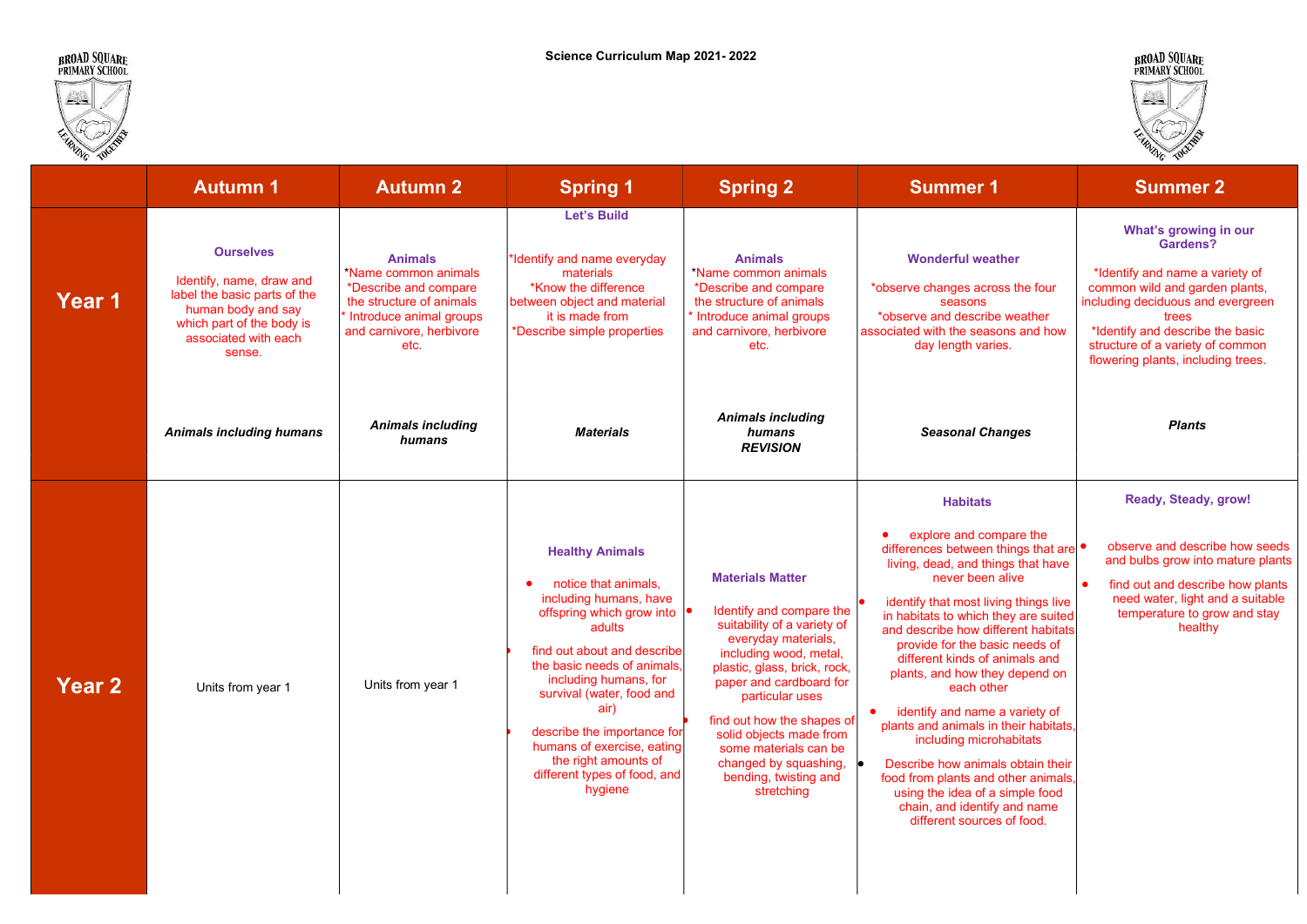| <b>Year 3</b> | Unit from year two   | <b>Keeping Healthy</b><br>identify that animals,<br>including humans, need<br>the right types and<br>amount of nutrition, and<br>that they cannot make<br>their own food; they get<br>nutrition from what they<br>eat<br>identify that humans and<br>some other animals have<br>skeletons and muscles for<br>support, protection and<br>movement | Animals including humans<br><b>Forces and magnets</b><br>compare how things move<br>on different surfaces<br>notice that some forces<br>$\bullet$<br>need contact between 2<br>objects, but magnetic<br>forces can act at a distance<br>observe how magnets<br>attract or repel each other<br>and attract some materials<br>and not others<br>compare and group<br>$\bullet$<br>together a variety of<br>everyday materials on the<br>basis of whether they are<br>attracted to a magnet, and<br>identify some magnetic<br>materials<br>describe magnets as<br>$\bullet$<br>having 2 poles<br>Predict whether 2 magnets | <b>Materials</b><br><b>Rocks and fossils</b><br>compare and group<br>together different kinds of<br>rocks on the basis of their<br>appearance and simple<br>physical properties<br>describe in simple terms<br>how fossils are formed<br>when things that have<br>lived are trapped within<br>rock<br>recognise that soils are<br>made from rocks and<br>organic matter | Living things and their habitats<br><b>Light and Shadows</b><br>recognise that they need light in<br>order to see things and that dark is<br>the absence of light<br>notice that light is reflected from<br>surfaces<br>recognise that light from the sun<br>can be dangerous and that there<br>are ways to protect their eyes<br>recognise that shadows are formed<br>when the light from a light source is<br>blocked by an opaque object<br>find patterns in the way that the<br>$\bullet$<br>size of shadows change | <b>Plants</b><br><b>Roots and Shoots</b><br>identify and describe the functions<br>of different parts of flowering plants:<br>roots, stem/trunk, leaves and<br>flowers<br>explore the requirements of plants<br>for life and growth (air, light, water,<br>nutrients from soil, and room to<br>grow) and how they vary from plant<br>to plant<br>investigate the way in which water<br>is transported within plants<br>explore the part that flowers play in<br>the life cycle of flowering plants,<br>including pollination, seed<br>formation and seed dispersal |
|---------------|----------------------|--------------------------------------------------------------------------------------------------------------------------------------------------------------------------------------------------------------------------------------------------------------------------------------------------------------------------------------------------|-------------------------------------------------------------------------------------------------------------------------------------------------------------------------------------------------------------------------------------------------------------------------------------------------------------------------------------------------------------------------------------------------------------------------------------------------------------------------------------------------------------------------------------------------------------------------------------------------------------------------|-------------------------------------------------------------------------------------------------------------------------------------------------------------------------------------------------------------------------------------------------------------------------------------------------------------------------------------------------------------------------|-------------------------------------------------------------------------------------------------------------------------------------------------------------------------------------------------------------------------------------------------------------------------------------------------------------------------------------------------------------------------------------------------------------------------------------------------------------------------------------------------------------------------|--------------------------------------------------------------------------------------------------------------------------------------------------------------------------------------------------------------------------------------------------------------------------------------------------------------------------------------------------------------------------------------------------------------------------------------------------------------------------------------------------------------------------------------------------------------------|
|               |                      | <b>Animals including</b><br>humans                                                                                                                                                                                                                                                                                                               | will attract or repel each<br>other, depending on which<br>poles are facing.<br><b>Forces and magnets</b>                                                                                                                                                                                                                                                                                                                                                                                                                                                                                                               | <b>Rocks</b>                                                                                                                                                                                                                                                                                                                                                            | Light                                                                                                                                                                                                                                                                                                                                                                                                                                                                                                                   | <b>Plants</b>                                                                                                                                                                                                                                                                                                                                                                                                                                                                                                                                                      |
| Year 4        | Unit from year three | <b>It's Electric</b><br>identify common appliances<br>that run on electricity and<br>construct a simple series<br>electrical circuit.<br>*identify and name its basic<br>parts, including cells, wires,<br>bulbs, switches and buzzers<br>* identify whether or not a<br>lamp will light in a simple<br>series circuit, based on                 | <b>States of Matter</b><br>*compare and group<br>materials together, according<br>to whether they are solids.<br>liquids or gases<br>Observe that some materials<br>change state when they are<br>heated or cooled, and<br>measure or research the<br>temperature at which this                                                                                                                                                                                                                                                                                                                                         | <b>Listen Up!</b><br>*identify how sounds are<br>made, associating some of<br>them with something vibrating<br>Recognise that vibrations from<br>sounds travel through a<br>medium to the ear Find<br>patterns between the pitch of a<br>sound and features of the<br>object that produced it<br>* Find patterns between the                                            | <b>Excuse Me are These Your Teeth?</b><br>*Describe the simple functions of the<br>basic parts of the digestive system in<br>humans.<br>*Identify the different types of teeth in<br>humans and their simple functions<br>*construct and interpret a variety of<br>food chains, identifying producers,<br>predators and prey.                                                                                                                                                                                           | <b>Name That Thing!</b><br>*Recognise that living things can be<br>grouped in a variety of ways.<br><b>Explore and use classification keys to</b><br>help group, identify and name a variety<br>of living things in their local and wider<br>environment.<br>*Recognise that environments can<br>change and that this can sometimes                                                                                                                                                                                                                                |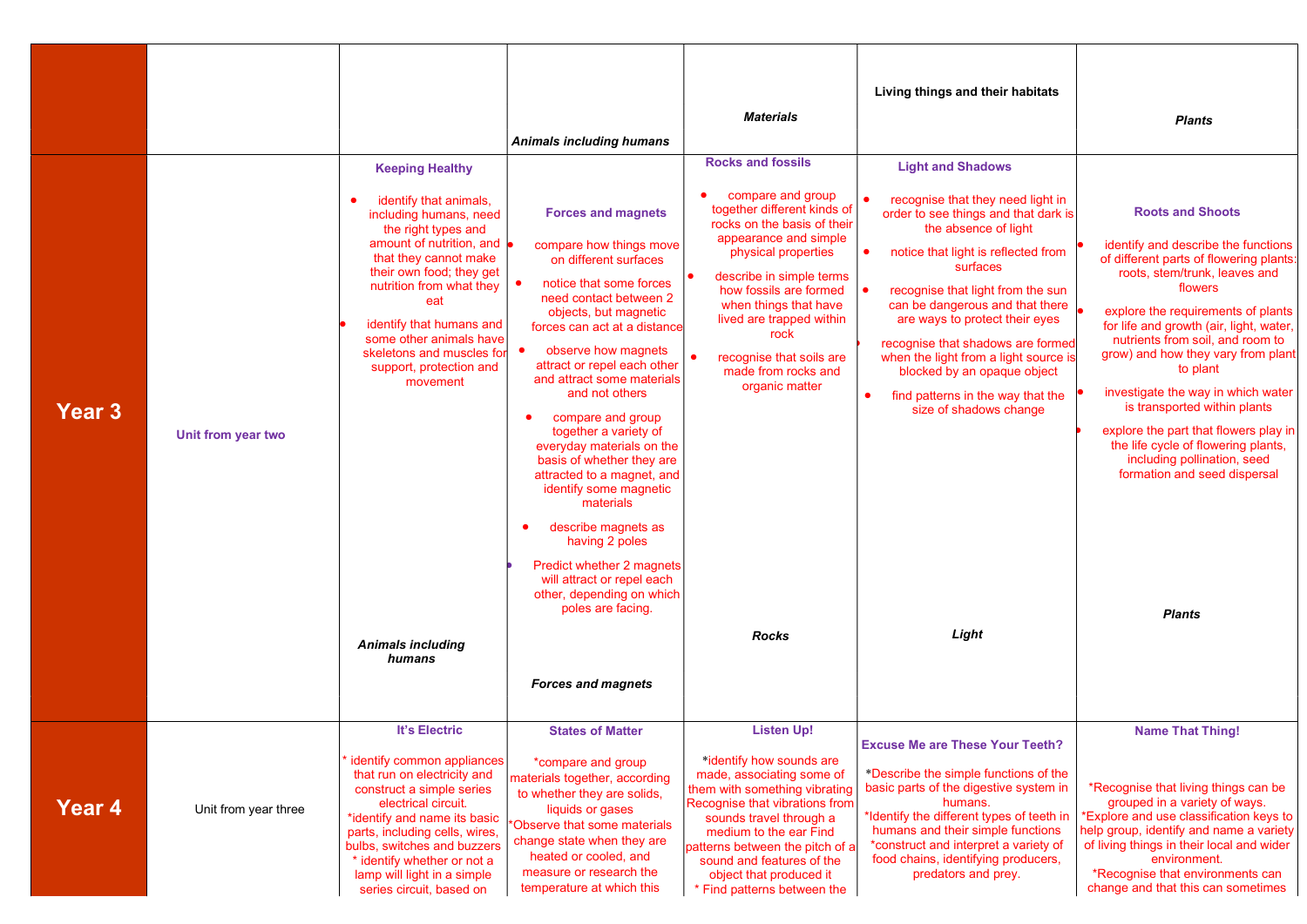|        |                     | whether or not the lamp is<br>part of a complete loop with a<br>battery.<br>*Recognise that a switch<br>opens and closes a circuit<br>and associate this with<br>whether or not a lamp lights in<br>a simple series circuit<br>* Recognise some common<br>conductors and insulators,<br>and associate metals with<br>being good conductors.<br><b>Electricity</b>                                                                                                                                                                                                                                                                                                                                                                                                                                                                                                                                                                                                                                                                                                    | happens in degrees Celsius<br>(°C)<br>* identify the part played by<br>evaporation and<br>condensation in the water<br>cycle and associate the rate<br>of evaporation with<br>temperature.<br><b>States of matter</b>                                                                                                                                                                                                                                   | volume of a sound and the<br>strength of the vibrations that<br>produced it<br>Recognise that sounds get<br>fainter as the distance from the<br>sound source increases.<br>Sound | <b>Animals including humans</b>                                                                                                                                                                          | pose dangers to living things.<br>Living things and their habitats                                                                                                                                                                                                                                                                                                                                         |
|--------|---------------------|----------------------------------------------------------------------------------------------------------------------------------------------------------------------------------------------------------------------------------------------------------------------------------------------------------------------------------------------------------------------------------------------------------------------------------------------------------------------------------------------------------------------------------------------------------------------------------------------------------------------------------------------------------------------------------------------------------------------------------------------------------------------------------------------------------------------------------------------------------------------------------------------------------------------------------------------------------------------------------------------------------------------------------------------------------------------|---------------------------------------------------------------------------------------------------------------------------------------------------------------------------------------------------------------------------------------------------------------------------------------------------------------------------------------------------------------------------------------------------------------------------------------------------------|----------------------------------------------------------------------------------------------------------------------------------------------------------------------------------|----------------------------------------------------------------------------------------------------------------------------------------------------------------------------------------------------------|------------------------------------------------------------------------------------------------------------------------------------------------------------------------------------------------------------------------------------------------------------------------------------------------------------------------------------------------------------------------------------------------------------|
| Year 5 | Unit from year four | <b>Materials</b><br>'Compare and group together<br>everyday materials on the<br>basis of their properties,<br>including their hardness,<br>solubility, transparency,<br>conductivity (electrical and<br>thermal), and response to<br>magnets *know that some<br>materials will dissolve in liquid<br>to form a solution, and<br>describe how to recover a<br>substance from a solution<br>* use knowledge of solids,<br>liquids and gases to decide<br>how mixtures might be<br>separated, including through<br>filtering, sieving and<br>evaporating<br>* give reasons, based on<br>evidence from comparative<br>and fair tests, for the<br>particular uses of everyday<br>materials, including metals,<br>wood and plastic<br>*Demonstrate that dissolving<br>mixing and changes of state<br>are reversible changes<br>*Explain that some changes<br>result in the formation of new<br>materials, and that this kind ofl<br>change is not usually<br>reversible, including changes<br>associated with burning and<br>the action of acid on<br>bicarbonate of soda. | <b>May The Forces be With</b><br>You<br>*Explain that unsupported<br>objects fall towards the Earth<br>because of the force of gravity<br>acting between the Earth and<br>the falling object.<br>*Identify the effects of air<br>resistance, water resistance<br>and friction that act between<br>moving surfaces.<br>*Recognise that some<br>mechanisms, including levers,<br>pulleys and gears, allow a<br>smaller force to have a greater<br>effect. | <b>Life Explorers</b><br>*Describe the changes as<br>humans develop to old age.                                                                                                  | The Art of Living<br>*Describe the differences in the life<br>cycles of a mammal, an amphibian,<br>an insect and a bird.<br>*Describe the life process of<br>reproduction in some plants and<br>animals. | <b>Space Presenters</b><br>*Describe the movement of the Earth,<br>and other planets, relative to the Sun in<br>the solar system<br>*Describe the movement of the Moon<br>relative to the Earth<br>*Describe the Sun, Earth and Moon as<br>approximately spherical bodies<br>* Use the idea of the Earth's rotation<br>to explain day and night and the<br>apparent movement of the sun<br>across the sky. |
|        |                     | <b>Properties of materials</b>                                                                                                                                                                                                                                                                                                                                                                                                                                                                                                                                                                                                                                                                                                                                                                                                                                                                                                                                                                                                                                       | <b>Forces</b>                                                                                                                                                                                                                                                                                                                                                                                                                                           | <b>Animals including humans</b>                                                                                                                                                  | Living things and their habitats                                                                                                                                                                         | <b>Earth and Space</b>                                                                                                                                                                                                                                                                                                                                                                                     |